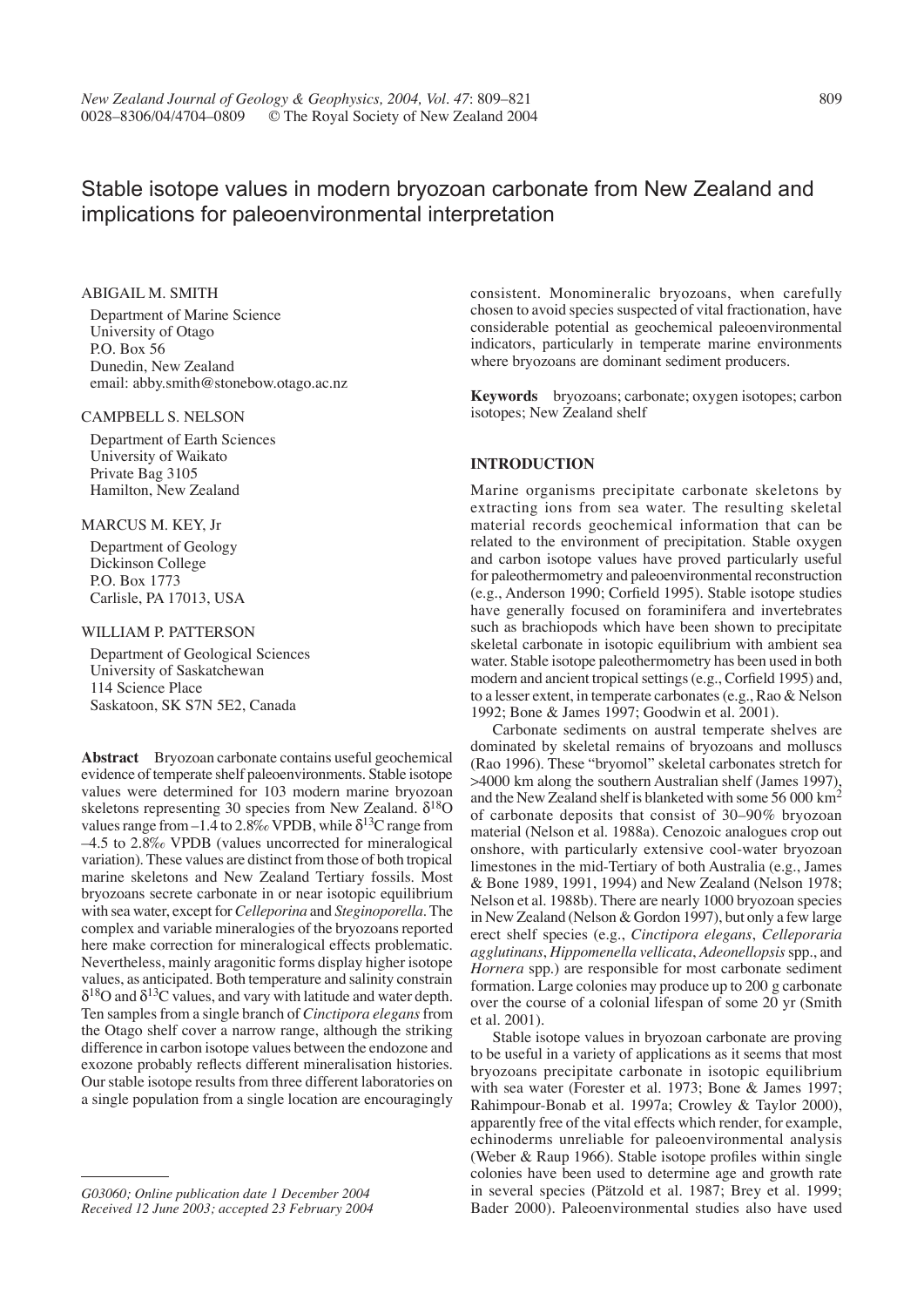

**Fig. 1** Sample locations for 103 specimens of extant bryozoans from New Zealand (see Table 1).

stable isotope values of bryozoans for paleoecological and paleoclimatic reconstructions (e.g., Taviani et al. 1993; Nelson & Smith 1996; Rao 1996; Rahimpour-Bonab et al. 1997b; Smith & Key 2004).

We present oxygen and carbon stable isotopic data from modern New Zealand bryozoans, taking a species approach in order to evaluate their utility for paleoenvironmental analysis. We compare our data with other published work on New Zealand and Australian bryozoans, most of which group species together in taxa or growth form categories, and we discuss correlation of bryozoan stable isotopic geochemistry with environment.

# **METHODS**

Ninety-three specimens comprising 30 species of sedimentforming bryozoans from 33 different sample locations were selected for analysis, with a further 10 samples from a single specimen (see below). Sediment samples were collected by grab sampler or dredge from areas of carbonate accumulation on the New Zealand shelf and adjacent subantarctic islands. They ranged in latitude from 34 to 52°S, and water depths ranged from 8 to 292 m (Table 1; Fig. 1; see also Smith & Nelson 1993). Clean, unaltered specimens were selected under a binocular microscope, washed in distilled water,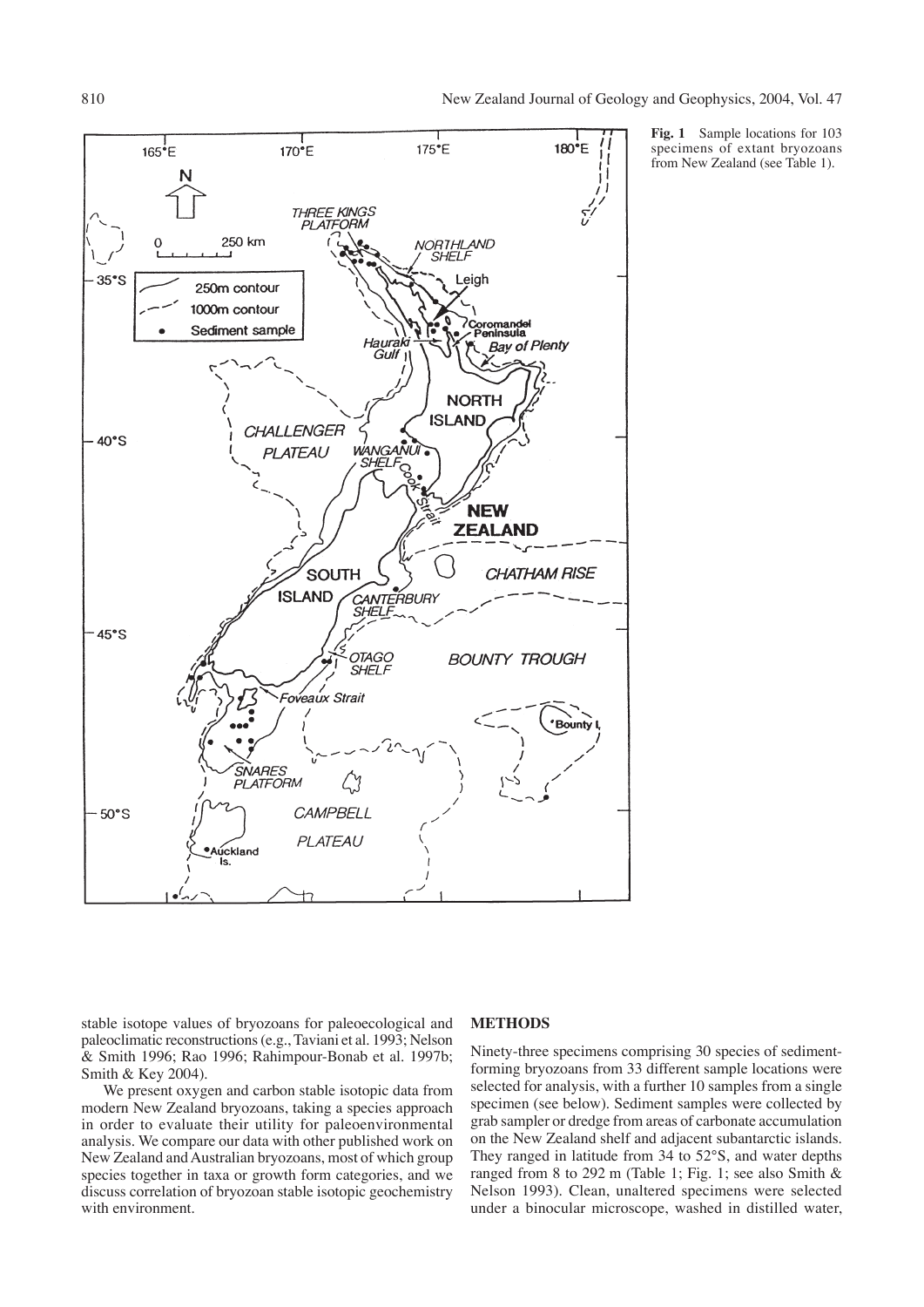**Table 1** Stable isotopes in skeletons of New Zealand bryozoans. Sample locations from Smith & Nelson (1993) (Waikato data), with the exception of samples QQ from the Otago shelf which comprise a series of measurements along a single branch of *Cinctipora elegans* (Syracuse data).

|                       | Sample locations |                                     |                   | Bryozoan species           |                        |        |                             |                                      | Stable isotopes          |                               |
|-----------------------|------------------|-------------------------------------|-------------------|----------------------------|------------------------|--------|-----------------------------|--------------------------------------|--------------------------|-------------------------------|
| Sample<br>location    | $(^\circ S)$     | Latitude Longitude<br>$(^{\circ}E)$ | Water<br>depth(m) | Genus                      | Species                | Taxon* | Growth<br>form <sup>†</sup> | Carbonate<br>mineralogy <sup>#</sup> | (mg/g)<br>$\delta^{18}O$ | <b>VPDB</b><br>$\delta^{13}C$ |
| D114                  | 44.20            | 173.30                              | 84                | Adeonellopsis              | sp.                    | CH as  | ERro                        | A/(IMC)                              | 1.82                     | 2.19                          |
| D38                   | 51.97            | 165.47                              | 252               | Adeonellopsis              | sp.                    |        |                             |                                      | 2.72                     | 2.49                          |
| D44                   | 47.50            | 168.01                              | 120               | Adeonellopsis<br>sp.       |                        |        |                             |                                      | 2.26                     | 2.73                          |
| E26                   | 47.68            | 167.40                              | 144               | Adeonellopsis              | sp.                    |        |                             |                                      | 2.35                     | 2.68                          |
| E820                  | 46.58            | 165.97                              | 220               | Adeonellopsis              | sp.                    |        |                             |                                      | 1.97                     | 2.18                          |
| P609<br>P448          | 40.01<br>34.39   | 174.08<br>172.47                    | 75<br>101         | Adeonellopsis              | sp.                    | CY tu  | ERro                        | <b>LMC</b>                           | 0.89<br>0.89             | 2.45<br>0.96                  |
| P614                  | 40.17            | 174.58                              | 90                | Annectocyma<br>Annectocyma | sp.                    |        |                             |                                      | 0.06                     | 0.89                          |
| C12                   | 36.49            | 175.38                              | 53                | Arachnopusia               | sp.<br>unicornis       | CH as  | ENul                        | IMC(A)                               | 0.48                     | 0.34                          |
| L21                   | 36.08            | 175.04                              | 71                | Arachnopusia               | unicornis              |        |                             |                                      | 1.19                     | 0.83                          |
| L33                   | 36.17            | 174.83                              | 58                | Arachnopusia               | unicornis              |        |                             |                                      | 0.92                     | 0.58                          |
| P609                  | 40.01            | 174.08                              | 75                | Arachnopusia               | unicornis              |        |                             |                                      | $-0.47$                  | 0.77                          |
| C12                   | 36.49            | 175.38                              | 53                | Cellaria                   | immersa                | CH an  | EFbr                        | LMC/IMC                              | 0.66                     | 1.04                          |
| E26                   | 47.68            | 167.40                              | 144               | Cellaria                   | immersa                |        |                             |                                      | 1.58                     | 1.58                          |
| E27                   | 47.67            | 167.65                              | 131               | Cellaria                   | immersa                |        |                             |                                      | 1.84                     | 1.66                          |
| E820                  | 46.58            | 165.97                              | 220               | Cellaria                   | immersa                |        |                             |                                      | 1.84                     | 1.56                          |
| P448<br>P454          | 34.39<br>34.25   | 172.47<br>172.16                    | 101<br>292        | Cellaria<br>Cellaria       | immersa                |        |                             |                                      | 1.24<br>2.37             | 1.35<br>1.57                  |
| P614                  | 40.17            | 174.58                              | 90                | Cellaria                   | immersa<br>immersa     |        |                             |                                      | 0.40                     | 1.23                          |
| <b>B488</b>           | 46.50            | 166.24                              | 164               | Celleporaria               | agglutinans            | CH as  | ENml                        | <b>IMC</b>                           | 1.30                     | 0.83                          |
| C12                   | 36.49            | 175.38                              | 53                | Celleporaria               | agglutinans            |        |                             |                                      | 0.74                     | 0.67                          |
| LF                    | 36.27            | 174.80                              | 8                 | Celleporaria               | agglutinans            |        |                             |                                      | 0.25                     | 0.00                          |
| P609                  | 40.01            | 174.08                              | 75                | Celleporaria               | agglutinans            |        |                             |                                      | 0.04                     | 1.00                          |
| P454                  | 34.25            | 172.16                              | 292               | Celleporina                | costazii               | CH as  | ENnd                        | IMC(A)                               | 2.26                     | 1.68                          |
| P558                  | 33.98            | 171.72                              | 178               | Celleporina                | costazii               |        |                             |                                      | 1.68                     | 1.74                          |
| P609                  | 40.01            | 174.08                              | 75                | Celleporina                | costazii               |        |                             |                                      | 0.29                     | 1.55                          |
| P614                  | 40.17            | 174.58                              | 90                | Celleporina                | grandis                | CH as  | ERro                        | <b>LMC</b>                           | $-0.06$                  | 1.29                          |
| D114                  | 44.20            | 173.30                              | 84                | Cinctipora                 | elegans                | CY ci  | <b>ERro</b>                 | LMC(A)                               | 1.93                     | 1.22                          |
| D38<br>G <sub>9</sub> | 51.97<br>48.00   | 165.47<br>166.59                    | 252<br>170        | Cinctipora<br>Cinctipora   | elegans<br>elegans     |        |                             |                                      | 1.79<br>1.50             | 1.40<br>1.26                  |
| P609                  | 40.01            | 174.08                              | 75                | Cinctipora                 | elegans                |        |                             |                                      | 0.16                     | 1.10                          |
| QQ                    | 45.56            | 170.47                              | 80                | Cinctipora                 | elegans                |        |                             |                                      | 0.85                     | 0.94                          |
| QQ                    | 45.56            | 170.47                              | 80                | Cinctipora                 | elegans                |        |                             |                                      | 1.01                     | 0.86                          |
| QQ                    | 45.56            | 170.47                              | 80                | Cinctipora                 | elegans                |        |                             |                                      | 1.00                     | 0.90                          |
| QQ                    | 45.56            | 170.47                              | 80                | Cinctipora                 | elegans                |        |                             |                                      | 0.94                     | 0.83                          |
| QQ                    | 45.56            | 170.47                              | 80                | Cinctipora                 | elegans                |        |                             |                                      | 0.28                     | 1.04                          |
| QQ                    | 45.56            | 170.47                              | 80                | Cinctipora                 | elegans                |        |                             |                                      | 0.59                     | $-0.74$                       |
| QQ                    | 45.56            | 170.47                              | 80                | Cinctipora                 | elegans                |        |                             |                                      | 0.85                     | 0.42                          |
| QQ                    | 45.56            | 170.47                              | 80                | Cinctipora                 | elegans                |        |                             |                                      | 1.21                     | 0.31                          |
| QQ                    | 45.56            | 170.47                              | 80<br>80          | Cinctipora                 | elegans                |        |                             |                                      | 1.11<br>0.57             | 0.33<br>0.94                  |
| QQ<br>DPG3            | 45.56<br>41.13   | 170.47<br>174.50                    | 30                | Cinctipora<br>Cornuticella | elegans<br>taurina     | CH as  | EFlt                        | <b>IMC</b>                           | 0.57                     | $-0.55$                       |
| D44                   | 47.50            | 168.01                              | 120               | Escharina                  | waiparensis            | CH as  | ENul                        | IMC                                  | 1.26                     | - 1.58                        |
| DPG <sub>2</sub>      | 41.17            | 174.67                              | 20                | Euthyroides                | episcopalis            | CH as  | EFIt                        | <b>IMC</b>                           | 0.65                     | $-0.91$                       |
| DPG4                  | 40.80            | 174.17                              | 40                | Euthyroides                | jellyae                | CH as  | EFIt                        | <b>IMC/A</b>                         | 1.48                     | 0.95                          |
| <b>B488</b>           | 46.50            | 166.24                              | 164               | Foveolaria                 | cyclops                | CH an  | ENul                        | <b>IMC/A</b>                         | 0.55                     | 1.68                          |
| D38                   | 51.97            | 165.47                              | 252               | Foveolaria                 | cyclops                |        |                             |                                      | 2.16                     | 1.52                          |
| P <sub>507</sub>      | 34.15            | 172.75                              | 100               | Foveolaria                 | cyclops                |        |                             |                                      | 0.37                     | 1.59                          |
| D38                   | 51.97            | 165.47                              | 252               | Galeopsis                  | polyporus              | CH as  | ERde                        | <b>IMC</b>                           | 1.94                     | 0.94                          |
| L17                   | 36.17            | 174.92                              | 52                | Galeopsis                  | polyporus              |        |                             |                                      | 0.84                     | 0.10                          |
| P448                  | 34.39            | 172.47                              | 101               | Galeopsis                  | polyporus              |        |                             |                                      | 0.96                     | 0.89                          |
| P454<br>P609          | 34.25<br>40.01   | 172.16<br>174.08                    | 292<br>75         | Galeopsis                  | polyporus<br>polyporus |        |                             |                                      | 1.56<br>$-0.33$          | 1.03<br>0.38                  |
| C10                   | 36.38            | 175.38                              | 50                | Galeopsis<br>Galeopsis     | porcellanicus          | CH as  | ERde                        | <b>IMC</b>                           | 0.99                     | 1.52                          |
| DPG5                  | 49.75            | 179.00                              |                   | Galeopsis                  | porcellanicus          |        |                             |                                      | 1.87                     | 1.69                          |
| L13                   | 36.20            | 175.04                              | 30                | Galeopsis                  | porcellanicus          |        |                             |                                      | $-0.67$                  | 1.56                          |
| LF                    | 36.27            | 174.80                              | 8                 | Galeopsis                  | porcellanicus          |        |                             |                                      | 0.88                     | 0.97                          |
| P448                  | 34.39            | 172.47                              | 101               | Galeopsis                  | porcellanicus          |        |                             |                                      | 1.27                     | 1.58                          |
| C10                   | 36.38            | 175.38                              | 50                | Hippellozoon               | novaezelandiae         | CH as  | ERfe                        | <b>IMC</b>                           | 0.88                     | 2.15                          |
| P454                  | 34.25            | 172.16                              | 292               | Hippellozoon               | novaezelandiae         |        |                             |                                      | 1.76                     | 1.83                          |
| P507                  | 34.15            | 172.75                              | 100               | Hippellozoon               | novaezelandiae         |        |                             |                                      | $-0.28$                  | 1.80                          |
| P609                  | 40.01            | 174.08                              | 75                | Hippellozoon               | novaezelandiae         |        |                             |                                      | 0.44                     | 2.13                          |
| E842                  | 33.90            | 172.28                              | 187               | Hippomenella               | vellicata              | CH as  | ERfo                        | IMC/A                                | 0.24                     | 1.65<br>0.94                  |
| P614<br>D38           | 40.17<br>51.97   | 174.58<br>165.47                    | 90<br>252         | Hippomenella<br>Hornera    | vellicata<br>spp.      | CY ho  | ERro                        | <b>LMC</b>                           | 0.43<br>1.97             | 1.56                          |
|                       |                  |                                     |                   |                            |                        |        |                             |                                      |                          |                               |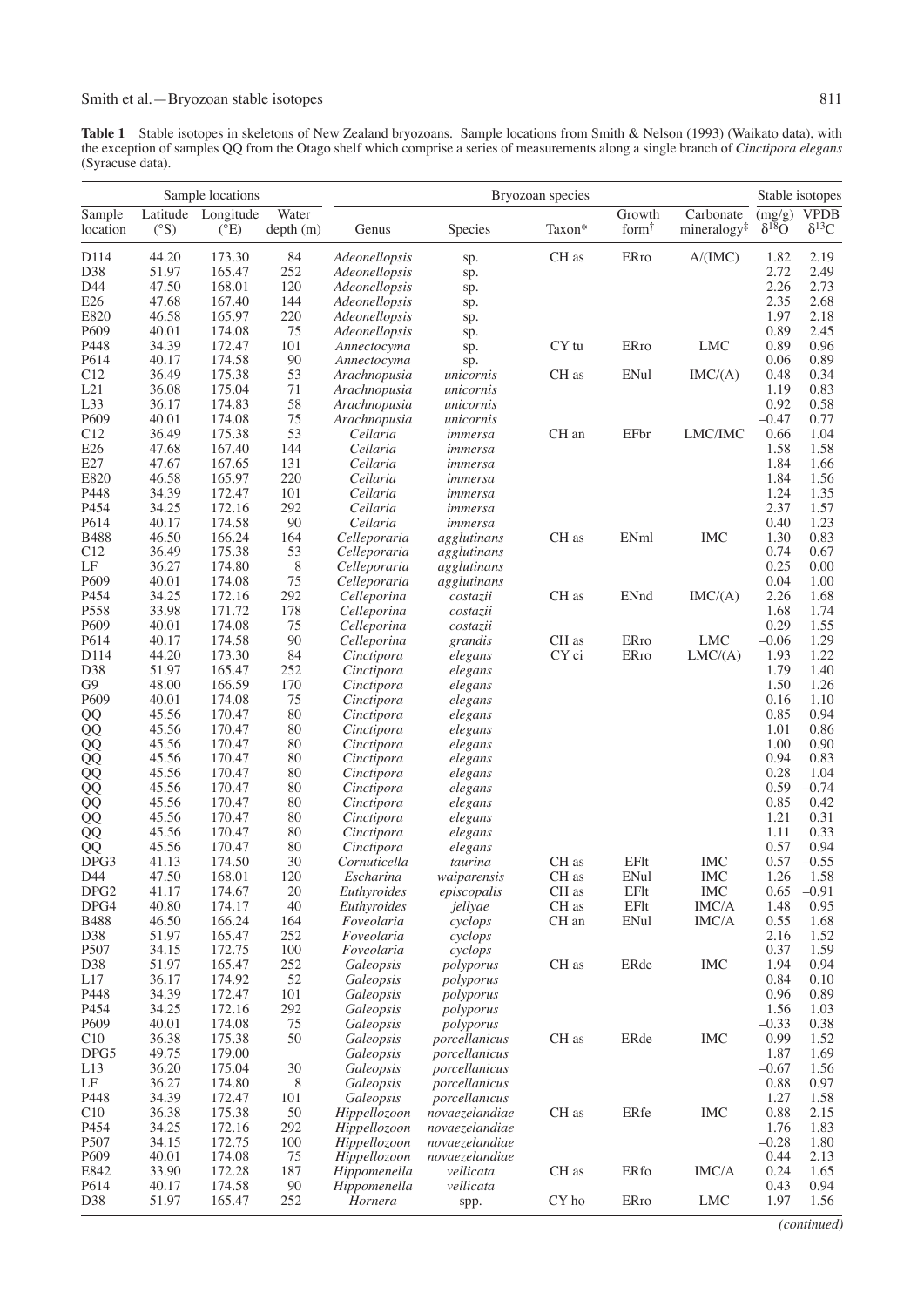Table 1 (continued)

| Sample locations   |              |                                     |                   | Bryozoan species |                 |                  |                             |                                      | Stable isotopes           |                               |
|--------------------|--------------|-------------------------------------|-------------------|------------------|-----------------|------------------|-----------------------------|--------------------------------------|---------------------------|-------------------------------|
| Sample<br>location | $(^\circ S)$ | Latitude Longitude<br>$(^{\circ}E)$ | Water<br>depth(m) | Genus            | Species         | Taxon*           | Growth<br>form <sup>†</sup> | Carbonate<br>mineralogy <sup>#</sup> | (mg/g)<br>$\delta^{18}$ O | <b>VPDB</b><br>$\delta^{13}C$ |
| E27                | 47.67        | 167.65                              | 131               | Hornera          | spp.            |                  |                             |                                      | 1.47                      | 1.60                          |
| G <sub>9</sub>     | 48.00        | 166.59                              | 170               | Hornera          | spp.            |                  |                             |                                      | 1.80                      | 1.61                          |
| P448               | 34.39        | 172.47                              | 101               | Hornera          | spp.            |                  |                             |                                      | 0.94                      | 1.38                          |
| P454               | 34.25        | 172.16                              | 292               | Hornera          | spp.            |                  |                             |                                      | 1.58                      | 1.62                          |
| P614               | 40.17        | 174.58                              | 90                | Hornera          | spp.            |                  |                             |                                      | 0.60                      | 1.57                          |
| L13                | 36.20        | 175.04                              | 30                | Idmidroneiforms  | spp.            | CY <sub>tu</sub> | ERde                        | <b>LMC</b>                           | $-0.73$                   | 0.40                          |
| P454               | 34.25        | 172.16                              | 292               | <i>Iodictyum</i> | valdwini        | CH as            | ERfe                        | <b>IMC</b>                           | 1.97                      | 1.72                          |
| C12                | 36.49        | 175.38                              | 53                | Macropora        | grandis         | CH an            | ENul                        | LMC/IMC                              | 1.00                      | $-0.08$                       |
| C10                | 36.38        | 175.38                              | 50                | Mecynoecia       | purpurascens    | CY <sub>tu</sub> | ERde                        | <b>LMC</b>                           | 0.56                      | 0.28                          |
| C11                | 36.40        | 175.40                              | 47                | Mecynoecia       | purpurascens    |                  |                             |                                      | $-0.80$                   | $-4.50$                       |
| C12                | 36.49        | 175.38                              | 53                | Mecynoecia       | purpurascens    |                  |                             |                                      | 1.02                      | 0.00                          |
| LS                 | 36.27        | 174.80                              | 8                 | Mecynoecia       | purpurascens    |                  |                             |                                      | 0.36                      | $-0.64$                       |
| P507               | 34.15        | 172.75                              | 100               | Mecynoecia       | purpurascens    |                  |                             |                                      | 0.12                      | 0.62                          |
| P609               | 40.01        | 174.08                              | 75                | Mecynoecia       | purpurascens    |                  |                             |                                      | 0.53                      | $-0.51$                       |
| P614               | 40.17        | 174.58                              | 90                | Mecynoecia       | purpurascens    |                  |                             |                                      | 0.15                      | $-0.02$                       |
| P507               | 34.15        | 172.75                              | 100               | Menipea          | zelandica       | CH an            | EFbr                        | <b>LMC</b>                           | 0.07                      | 1.00                          |
| P558               | 33.98        | 171.72                              | 178               | Menipea          | zelandica       |                  |                             |                                      | 1.56                      | 1.37                          |
| P454               | 34.25        | 172.16                              | 292               | Metroperiella    | mucronifera     | CH as            | ERro                        | IMC/(A)                              | 1.59                      | 2.01                          |
| C10                | 36.38        | 175.38                              | 50                | <i>Otionella</i> | squamosa        | CH an            | FLvg                        | A/(IMC)                              | 1.37                      | 2.58                          |
| L17                | 36.17        | 174.92                              | 52                | <i>Otionella</i> | squamosa        |                  |                             |                                      | 1.41                      | 2.70                          |
| L33                | 36.17        | 174.83                              | 58                | <i>Otionella</i> | squamosa        |                  |                             |                                      | 1.67                      | 2.49                          |
| P454               | 34.25        | 172.16                              | 292               | <i>Otionella</i> | squamosa        |                  |                             |                                      | 2.75                      | 2.65                          |
| P492               | 34.36        | 172.61                              | 85                | <i>Otionella</i> | squamosa        |                  |                             |                                      | 1.57                      | 2.81                          |
| C12                | 36.49        | 175.38                              | 53                | Patsyella        | <i>flemingi</i> | CH an            | ENul                        | IMC/A                                | 1.44                      | 0.91                          |
| L13                | 36.20        | 175.04                              | 30                | Patsyella        | flemingi        |                  |                             |                                      | $-0.46$                   | 0.66                          |
| C10                | 36.38        | 175.38                              | 50                | Steginoporella   | magnifica       | CH an            | ENul                        | IMC/(A)                              | 0.58                      | 0.63                          |
| P448               | 34.39        | 172.47                              | 101               | Steginoporella   | magnifica       |                  |                             |                                      | 0.73                      | $-0.09$                       |
| P454               | 34.25        | 172.16                              | 292               | Steginoporella   | magnifica       |                  |                             |                                      | 1.64                      | $-0.03$                       |
| L13                | 36.20        | 175.04                              | 30                | Steginoporella   | neozelanica     | CH an            | EFrt                        | <b>IMC</b>                           | $-1.35$                   | $-3.08$                       |
| OF                 | 36.72        | 175.83                              | 20                | Steginoporella   | neozelanica     |                  |                             |                                      | 0.30                      | $-1.81$                       |
| P448               | 34.39        | 172.47                              | 101               | Steginoporella   | neozelanica     |                  |                             |                                      | 0.39                      | $-1.48$                       |
| P489               | 34.30        | 172.68                              | 88                | Steginoporella   | perplexa        | CH an            | ENul                        | IMC(A)                               | 0.72                      | $-1.06$                       |
| P <sub>507</sub>   | 34.15        | 172.75                              | 100               | Steginoporella   | perplexa        |                  |                             |                                      | $-0.13$                   | $-1.08$                       |
| C12                | 36.49        | 175.38                              | 53                | Telopora         | buski           | CY fa            | ERra                        | ${\rm LMC}$                          | 0.55                      | 0.78                          |
| L10                | 36.20        | 174.92                              | 53                | Telopora         | buski           |                  |                             |                                      | 0.94                      | 1.02                          |
| L21                | 36.08        | 175.04                              | 71                | Telopora         | buski           |                  |                             |                                      | 0.92                      | 0.89                          |
| P <sub>507</sub>   | 34.15        | 172.75                              | 100               | Telopora         | buski           |                  |                             |                                      | 0.49                      | 1.39                          |
| P609               | 40.01        | 174.08                              | 75                | Telopora         | buski           |                  |                             |                                      | $-0.57$                   | 1.06                          |
| $\boldsymbol{n}$   |              |                                     |                   | 25               | 30              | 4                | 12                          | $\overline{7}$                       | 103                       | 103                           |
| Min.               | 33.90        | 165.47                              | 8                 |                  |                 |                  |                             |                                      | $-1.35$                   | $-4.50$                       |
| Max.               | 51.97        | 179.00                              | 292               |                  |                 |                  |                             |                                      | 2.75                      | 2.81                          |
| Mean               | 39.68        | 172.41                              | 111               |                  |                 |                  |                             |                                      | 0.93                      | 0.96                          |

\*Taxonomic abbreviations: CH Cheilostomata: an anascan, as ascophoran. CY Cyclostomata: ci cinctiporid, fa fasciculate, ho horneroid, tu tubuliporine.

<sup>†</sup>Growth form abbreviations (adapted from Nelson et al. 1988; Smith 1992; Hageman 1998): EN encrusting: ml multilaminar, ul unilaminar, nd nodular. ER erect rigid: de delicate branching, fe fenestrate, fo foliose, ra radiate, ro robust branching, EF erect flexible: br branching, It lightly calcified, rt rooted. FL free-living: vg vagrant.

#Mineralogical abbreviations (data from Smith et al. 1998): A Aragonite; LMC low Mg calcite (<5 wt%); IMC intermediate Mg calcite (5-10 wt%). Where two minerals are listed, the first is dominant, the second subdominant. Where a mineral is in parentheses, it is found in trace amounts only in a few specimens.

dried, and ground to powder. Small samples were roasted at 200°C to remove organic contaminants, crushed, and reacted completely with 100% orthophosphoric acid at 50°C. Stable isotope ratios of the resulting  $CO<sub>2</sub>$  gas were determined using a VG Micromass 602E mass spectrometer at the University of Waikato, after the method of Shackleton (1965). Values are given in delta notation as per mil deviation of the  ${}^{18}O/{}^{16}O$ and  ${}^{13}C/{}^{12}C$  in the sample relative to the VPDB standard (i.e.,  $\delta^{18}O$  and  $\delta^{13}C$ , respectively) by repeated analyses of the international standard NBS-19. Analytical precision for isotopic analyses is  $\pm 0.05$  to 0.1%.

A single colony of *Cinctipora elegans* from the Otago shelf (OO in Table 1) was thin-sectioned and polished on the exposed upper surface. Micromilling of skeletal carbonate was performed (sensu Wurster et al. 1999) on a computer controlled, 3D positioning stage set under a fixed highprecision dental drill with 1 µm spatial sampling resolution, resulting in powdered samples of 20–40 µg for carbon and oxygen isotopic analysis. The 10 carbonate samples (five from the interior, thin-walled zooecia (endozone) and five from the exterior, thick-walled zooecia (exozone)) were roasted in vacuo at 200°C to remove water and volatile organic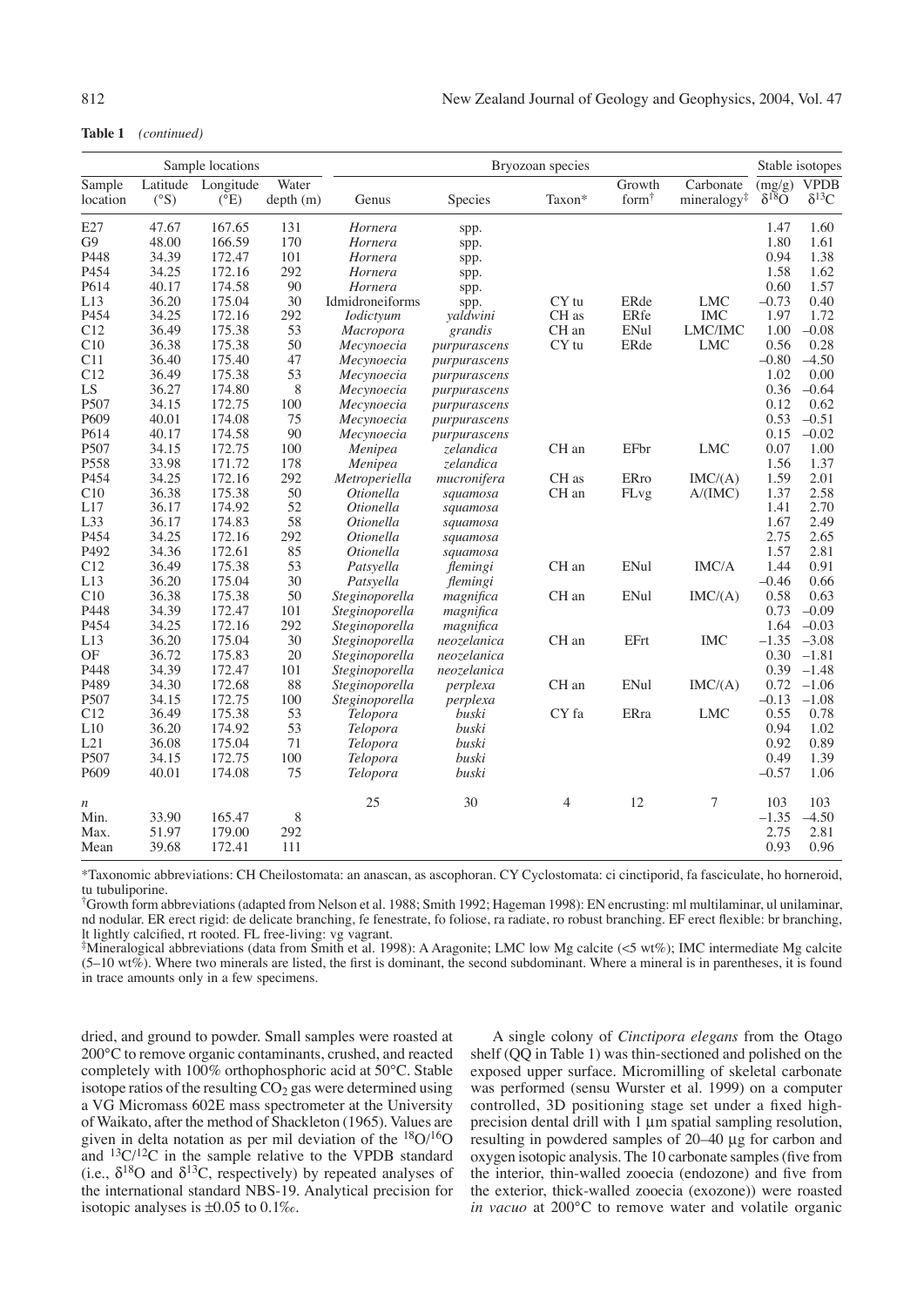

**Fig. 2** Oxygen and carbon stable isotopes for 103 specimens of 30 species of extant bryozoans from New Zealand with the typical range for temperate carbonate skeletons circled (from Rao & Nelson 1992).

contaminants. Stable isotope values were obtained using a Finnigan Kiel-III automated carbonate preparation system directly coupled to the inlet of a Finnigan MAT 252 gas ratio mass spectrometer in the stable isotope laboratory at Syracuse University. Carbonate was reacted at 70°C with two drops of anhydrous phosphoric acid for 90 s. Isotopic ratios were corrected for acid fractionation and 17O contribution, and reported in per mil notation relative to the VPDB standard (i.e.,  $\delta^{18}$ O and  $\delta^{13}$ C). Precision and calibration of data were monitored through daily analysis of NBS-18 and NBS-19 carbonate standards, which bracketed the  $\delta^{18}$ O values of the samples. Precision for these samples is better than ±0.1‰ for both carbon and oxygen isotope values.

# **RESULTS**

Stable isotope results are given in Table 1. The 103 bryozoan samples have  $\delta^{18}O$  values ranging from –1.4 to 2.8‰, with a mean of 0.9‰ and  $\delta^{13}$ C values from -4.5 to 2.8‰, with a mean of 1.0‰.

The 30 bryozoan species selected came from 25 genera, 2 orders, and 2 classes. The 30 species comprised 12 different growth forms (sensu Nelson et al. 1988b; Smith 1992; Hageman 1998): 3 encrusting forms, 5 erect rigid forms, 3 erect flexible forms, and 1 free-living form (Table 1). Carbonate mineralogy among the species studied also covered a wide range, from mainly aragonite to entirely calcite, including low-Mg and intermediate-Mg calcite (Smith et al. 1998), as well as two species that precipitate both forms of calcite (Table 1). There were seven combinations of carbonate minerals among the New Zealand specimens.

Replicate stable isotope values from a single branch of *Cinctipora elegans* from the Otago shelf (QQ in Table 1) cover a narrower range than the other New Zealand shelf specimens.  $\delta^{18}$ O values varied from 0.3 to 1.2‰, with a mean of 0.8‰, while  $\delta^{13}$ C ranged from -0.7 to 1.0‰, with a mean of 0.6‰ (Table 1, Fig. 2).

#### **DISCUSSION**

marine carbonate.

#### **Isotopic equilibrium in bryozoans**

Many marine invertebrates secrete a skeleton in which the carbonate is close to isotopic equilibrium with the  $CO<sub>2</sub>$  of ambient sea water (Corfield 1995). Likewise, most bryozoans have been shown to precipitate carbonate near isotopic equilibrium with sea water (Forester et al. 1973; Rao & Nelson 1992; Bone & James 1996; Crowley & Taylor 2000). But bryozoans such as *Celleporina grandis* with internal symbiotic hydroids may not (Crowley & Taylor 2000), possibly due to the effects of respiration. Indeed, our single specimen of *C. grandis* shows an unusually low oxygen isotope value (Fig. 3), consistent with vital fractionation.

The relatively wide spread of the bryozoan stable isotope data (Fig. 2) reflects the wide range of shelf environments sampled, from warm to cold temperate (i.e., 34–54°S latitude) and from coastal to deep shelf waters (i.e., 8–292 m). Most of the data fall well within the normal field for cool-water carbonates (Fig. 2), but there are a few outliers exhibiting unusually low stable isotope values (Fig. 3).

The lowest carbon isotope value  $(-4.5\%)$  coincides with a low oxygen value (–0.8‰) in a specimen of *Mecynoecia purpurascens* from outer Hauraki Gulf. The other six specimens of *M. purpurascens* in the dataset, two of which come from adjacent samples in Hauraki Gulf, show normal values (Fig. 3). *Cinctipora elegans*, too, has only one sample with an unusually low oxygen value. In these cases it may be

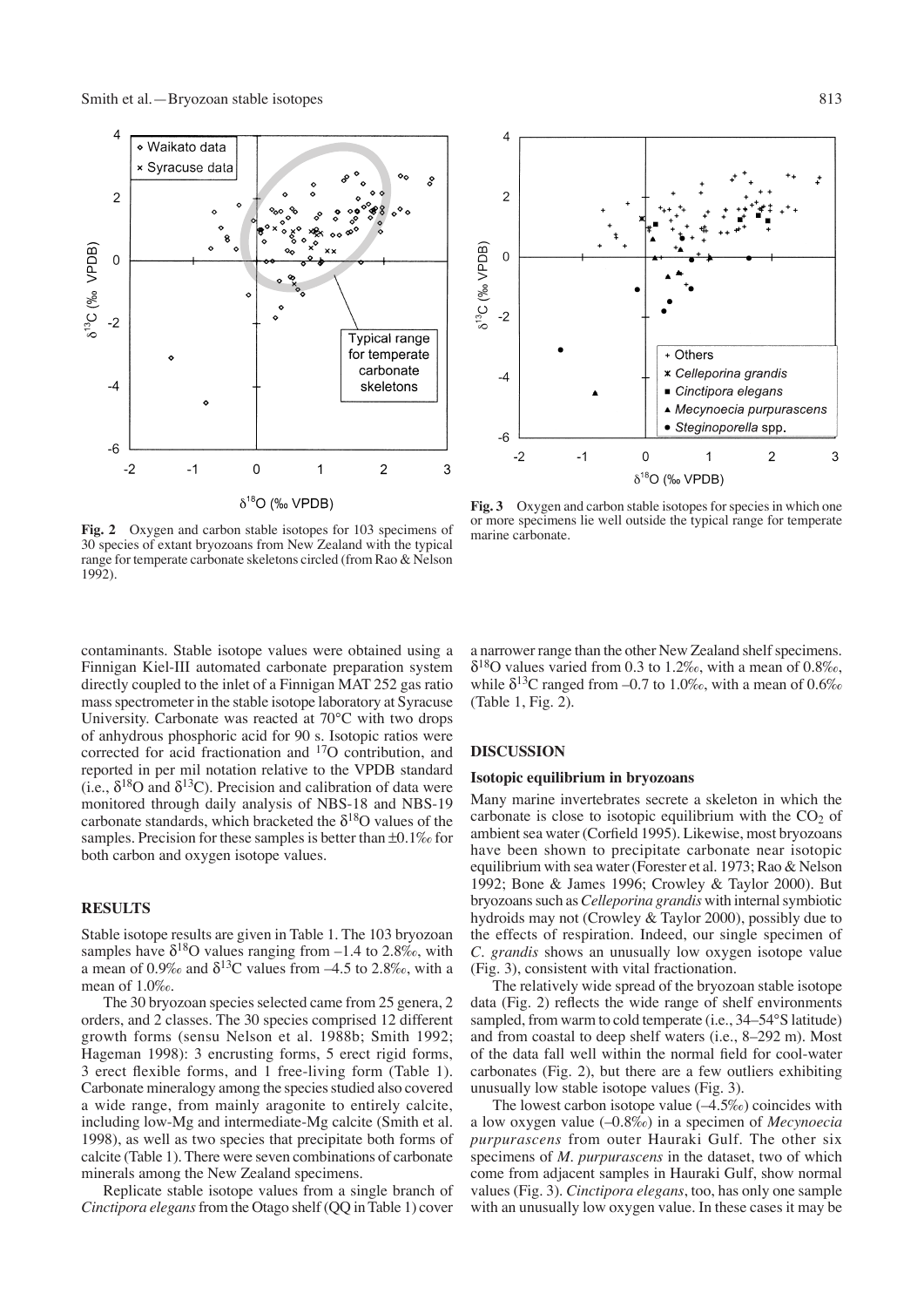

**Fig. 4** Range and mean of oxygen (**A**) and carbon (**B**) stable isotopes in bryozoan carbonate of different mineralogies ( $A = \text{aragonite}$ , LMC  $=$  low Mg calcite with  $\lt$ 5 wt%  $MgCO<sub>3</sub>$ , IMC = intermediate Mg calcite with  $5-10$  wt% MgCO<sub>3</sub>). Where two minerals are listed, the first is dominant and the second subdominant. Where a mineral is in parentheses, it is found in trace amounts in only a few specimens.

that single relict specimens showing some degree of diagenetic alteration, perhaps in meteoric water, have been inadvertently included. Sample contamination by epibiotic organisms could result in such a distribution, although care was taken to avoid such contamination in sample preparation.

The samples of genus *Steginoporella*, however, show a different range of isotope values. One specimen of *Steginoporella neozelanica* yields the lowest oxygen value in the dataset  $(-1.4\%)$ , along with a low carbon value  $(-3.1\%)$ . In this case, other specimens of *Steginoporella* (including the species *S. perplexa* and *S. magnifica*) also show low carbon values. This pattern suggests that at least some species within the genus probably do not precipitate carbonate in isotopic equilibrium with sea water, exerting some kinetic effect.

#### **Temperate regime**

In general, tropical marine carbonates have  $\delta^{18}O$  values ranging from c. –4 to 1‰, and higher  $\delta^{13}$ C values (–2 to 5‰) (see, e.g., Nelson & Smith 1996). Low oxygen values reflect high sea-water temperatures, and high carbon values may be due, at least in part, to algal metabolic activity (Nelson & Smith 1996). The few modern temperate carbonates studied previously, principally from off southern Australia and Tasmania, have shown a different relationship (Rao & Green 1983; Rao & Nelson 1992). There,  $\delta^{13}$ C values are intermediate, with a narrower range (–0.2 to  $2\%$ ), and  $\delta^{18}$ O are higher (–2 to 2‰), reflecting cool temperate conditions. The New Zealand bryozoans reported here fall in the temperate carbonate field, but with a slightly wider range of  $\delta^{13}$ C values (–2 to 3‰) and higher  $\delta^{18}$ O values (0 to 3‰) (Fig. 2).

New Zealand bryozoans cover a wider isotope range than New Zealand carbonate sediments, reflecting the averaging effect of bulk sediment sampling. The positive diagenetic co-variation identified by Rao & Nelson (1992) in Tasmanian carbonates is less obvious in the New Zealand specimens  $(\delta^{13}C = 0.8 \delta^{18}O + 0.2; R^2 = 0.32)$ , but may still appear within some species. Despite their regional differences, both sets of temperate data clearly occupy a different range of values from their tropical counterparts.

# **Mineralogy and stable isotope values**

In aragonite, vaterite, and high-Mg calcite,  $\delta^{18}$ O and  $\delta^{13}$ C are enriched relative to low-Mg calcite (Tarutani et al. 1969). New Zealand bryozoans show isotope enrichment in aragonite, but less in intermediate-Mg calcites (Fig. 4). A similar observation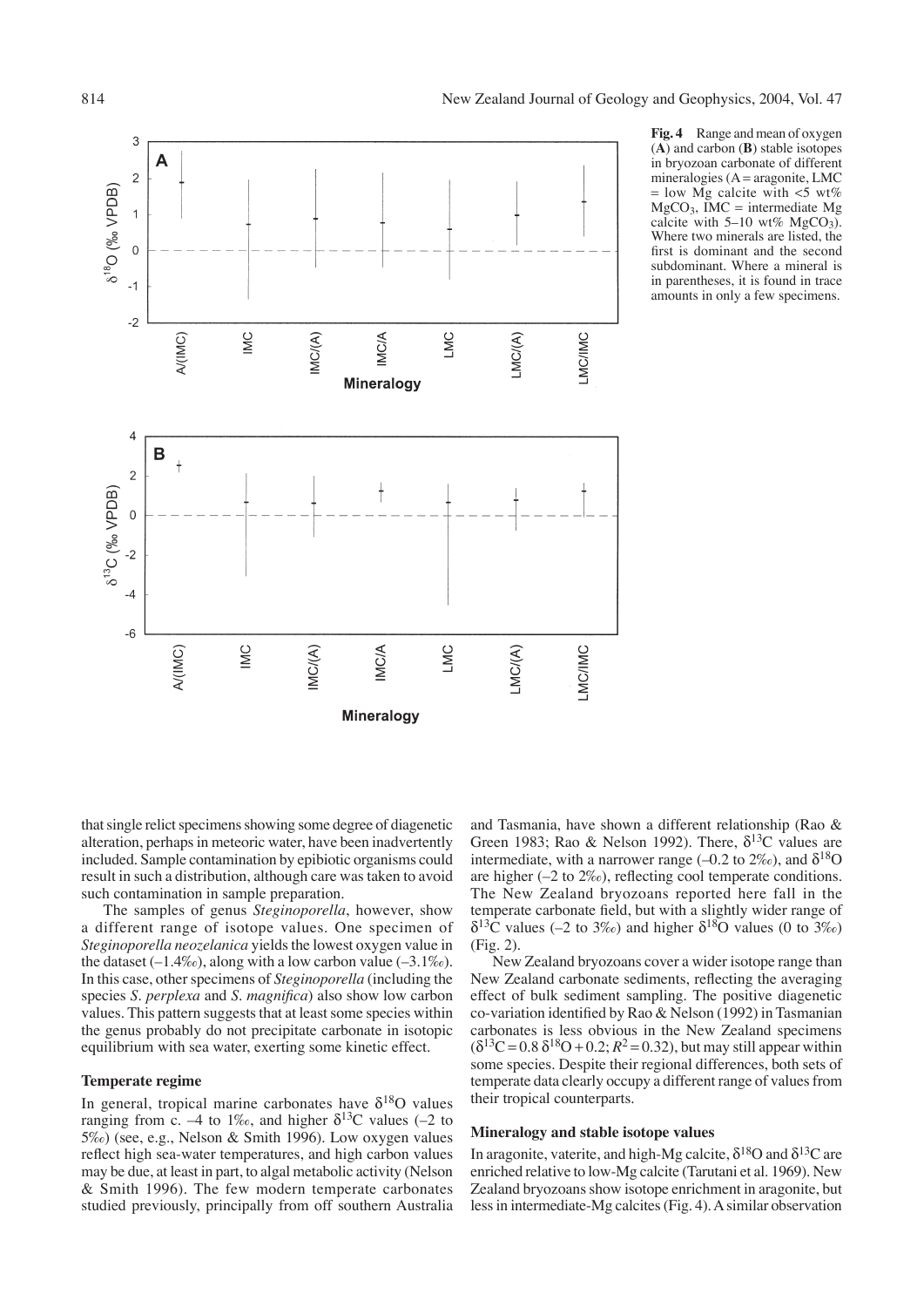was made in Tasmanian bryozoans (Rao & Green 1983), and in some bryozoans from the Lacepede Shelf, South Australia (Bone & James 1997).

While most bryozoan species from this study are low or intermediate Mg calcite, many (47%) are bimineralic. For example, not one species listed here is entirely aragonitic—in each one at least some specimens contain at least some calcite, usually intermediate-Mg calcite (5–10 wt%  $MgCO<sub>3</sub>$ ) rather than low-Mg calcite ( $0-4$  wt% MgCO<sub>3</sub>). Some calcitic species contain the occasional specimen with some aragonite (20%), and there are also species which combine dominant low-Mg calcite with some intermediate-Mg calcite (20%). There are no known species of bryozoan which consistently precipitate high-Mg calcite, with >10 wt% MgCO<sub>3</sub> (Smith et al. 1998). Seven different mineralogical combinations are found among the 30 species listed here (Appendix 1).

The relationship of mineralogy to stable isotopes is well documented, as high-Mg calcite and aragonite both concentrate heavier oxygen isotopes (c. 0.6‰ higher) and carbon isotopes (c. 1.5‰ higher) than calcite precipitated under the same conditions (see, e.g., Bone & James 1997; Rahimpour-Bonab et al. 1997b; Crowley & Taylor 2000). Such mineralogical effects can be removed by calculating the calcite-equivalent isotope values (e.g., Tarutani et al. 1969; Romanek et al. 1992). In the case of our bryozoans, however, mixed mineralogies and variable proportions of different minerals among specimens make such calculations problematic. We have elected not to transform our data because of this complexity. Regardless, most bryozoans are monomineralic or contain only trace amounts of a secondary mineral, and they are the ones which should be used for paleoenvironmental reconstruction.

As expected, aragonite-dominated specimens (comprising two species) show the highest mean oxygen isotope values, with low-Mg calcite (seven species) giving the lowest mean (Fig. 4A). Aragonite-dominated specimens (*n* = 11, mean = 1.9‰ VPDB) have significantly higher  $\delta^{18}O$  compared to the other mineralogies ( $n = 92$ , mean = 0.8‰) ( $t$ -test,  $P < 0.001$ ). Low-Mg calcite specimens have significantly lower  $\delta^{18}O$  ( $n = 24$ , mean = 0.6‰ VPDB) compared to the other mineralogies (*n* = 79, mean = 1.0‰ VPDB) (*t*-test, *P* < 0.001). There is no significant difference among the other mainly calcite mineralogies.

The aragonite-dominated specimens also show high carbon isotope values, and in a narrow range (Fig. 4B). Aragonite-dominated specimens have significantly higher  $\delta^{13}$ C (*n* = 11, mean = 2.5‰ VPDB) compared to the other mineralogies ( $n = 92$ , mean = 0.8% VPDB) (*t*-test,  $P < 0.001$ ). The four species (eight specimens) consisting of intermediate-Mg calcite with subdominant aragonite also cover a more narrow range of carbon isotopes than all the other calcite combinations (Fig. 4B). It has been suggested elsewhere that low-Mg calcite-precipitating bryozoans exert vital fractionation effects more often than do aragonitic or intermediate-Mg calcitic bryozoans (Bone & James 1997), perhaps due to variations in growth rate, which could explain the much greater variability within the low-Mg calcite bryozoans.

The mineralogical complexity inherent in bryozoan skeletons must be acknowledged in all geochemical work with this phylum. In particular, paleoenvironmental reconstruction using geochemical proxies such as  $\delta^{18}$ O can only be reliable in species whose mineralogy is well constrained.

#### **Taxonomic position**

The 30 species studied here fall into two different orders in two different classes. The Order Cyclostomata in the Class Stenolaemata is an ancient marine clade, persisting since the Ordovician Period and particularly dominant during the Mesozoic Era. Of the six sub-groups in the Cyclostomata (after Boardman 1998), four are represented in our dataset (Table 1): the horneroids (6 specimens, 1 genus with undescribed species), tubuliporines, (10 specimens, 3 species), fasciculates (5 specimens, 1 species), and Cinctiporids (14 specimens, 1 species).

Cheilostomate bryozoans (Class Gymnolaemata, Order Cheilostomata) became dominant in the Cretaceous Period. They are thus younger evolutionarily but morphologically more complex and taxonomically more diverse than cyclostomes. Cheilostomates are divided into the superfamilies Anasca (28 specimens, 9 species in this study) and Ascophora (30 specimens, 13 species).

Because of the variable sample numbers among the sub-groups, comparisons can only be suggestive. There is, however, no apparent phylogenetic effect on either oxygen or carbon isotopes in bryozoans (Fig. 5). There are no significant differences between cheilostomes and cyclostomes in either their  $\delta^{18}$ O or  $\delta^{13}$ C values (*t* tests, *P* > 0.05). Not surprisingly, the variability in groups where we have only one species represented is much less than those covering a wider taxonomic range.

## **Growth form**

Bryozoans are exceptionally variable in terms of their colonial growth forms (e.g., Nelson et al. 1988b; Hageman 1998). Our group of 30 species consists of 12 different growth forms. Figure 6 shows there are some differences in isotopic composition among these colonial growth forms.

The New Zealand dataset contains three encrusting forms: thick multilaminar encrusters (1 species), nodule-formers (1 species), and thin unilaminar encrusters (8 species) (Appendix 1). All three groups generally show a wide range of oxygen isotope values and a narrow range of carbon isotope values (Fig. 6).

Erect flexible branching (2 species), lightly calcified (3 species), and rooted (1 species) forms show a similar degree of variability. The extremely low isotopic values for the erect flexible rooted category results from the possible disequilibrium fractionation by *Steginoporella neozelanica*, the species that makes up this category.

Erect rigid forms vary from the delicate branching (4 species), radiate (1 species), fenestrate (2 species), foliose (1 species), and robust branching (6 species) forms. The extremely low variability among some of these categories is partially the result of single-species categories, but may also indicate environmental preferences among some growth forms (e.g., Smith 1995). The free-living vagrant (1 species) is the most heavily aragonitic of the species in the study. Its high isotope values are thus explained by carbonate mineralogy.

A growth form classification of bryozoans was suggested by Nelson et al. (1988b) as a way to simplify identification. Mineralogical groupings among growth forms have been elucidated by Bone & James (1993), and ecological preferences have also been suggested for particular growth forms (e.g., Smith 1995). There is also probably some phylogenetic overprint for growth form. There is no way to decouple growth form from these confounding factors, and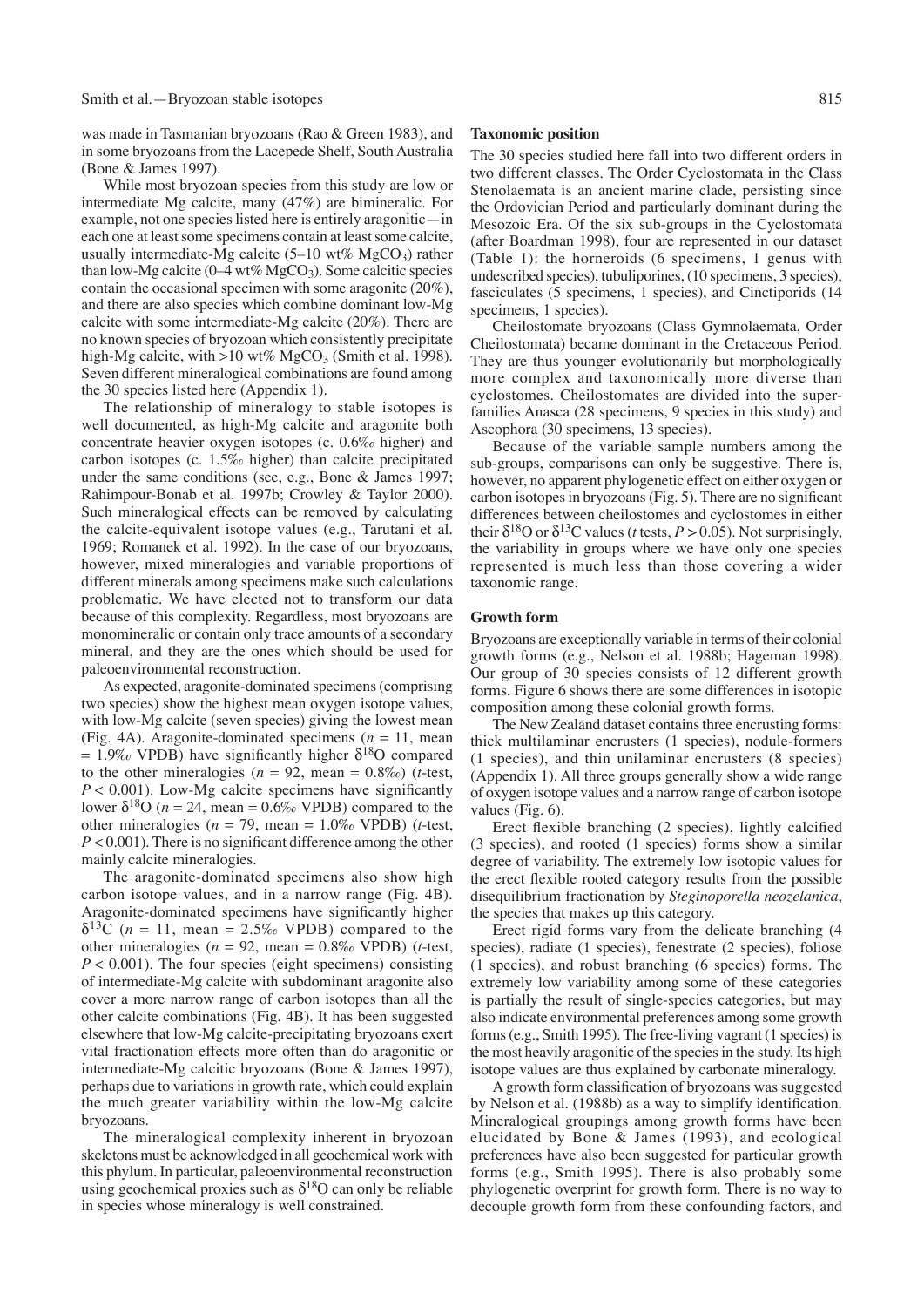

**Fig. 5** Range and mean of oxygen (**A**) and carbon (**B**) stable isotopes in bryozoan carbonate of different phylogenetic positions.

**Fig. 6** Range and mean of oxygen (**A**) and carbon (**B**) stable isotopes in bryozoan carbonate of different colony growth forms (EN = encrusting: ml, multilaminar; ul, unilaminar; nd, nodular. ER = erect rigid: de, delicate branching; fe, fenestrate; fo, foliose; ra, radiate; ro, robust branching. EF = erect flexible: br, branching; lt, lightly calcified;  $rt$ , rooted.  $FL = free$ living: vg, vagrant).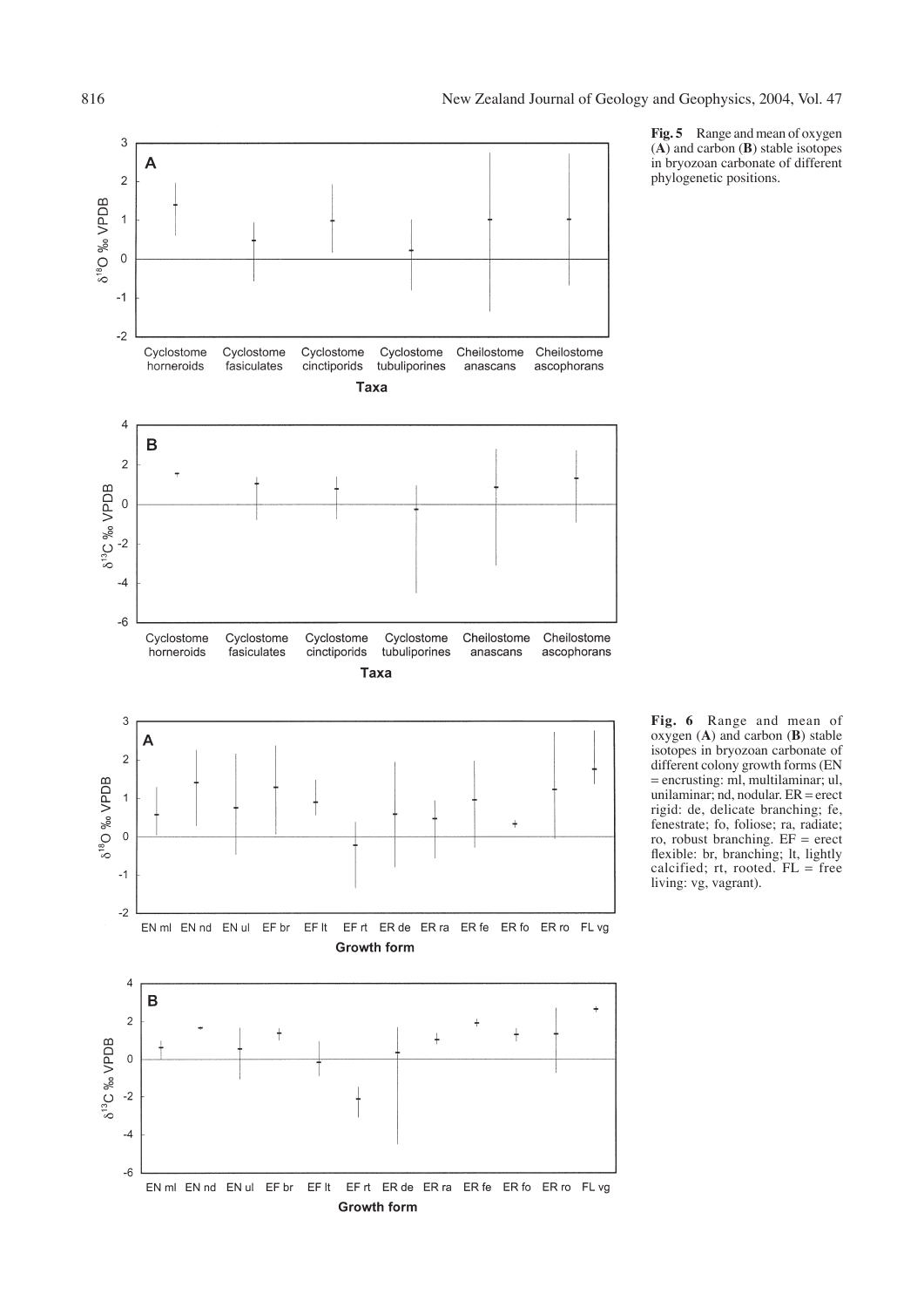**Fig. 7** Oxygen and carbon stable isotopes in bryozoan skeletons across latitudes (**A**) and water depths (**B**).



indeed there seems to be no mechanism by which bryozoans of a particular morphology would necessarily have a particular isotopic signature.

# **Environment**

The most important geological application for oxygen isotopes has been in calculating paleotemperature. A simple binomial relationship between  $\delta^{18}$ O and temperature of formation (e.g, Kim & O'Neil 1997) appears to give consistent results in modern carbonates. Applied only to the calcitic New Zealand bryozoans considered here, the formula gives temperatures of 7–15°C (Smith & Nelson 1993; Smith & Key 2004),

similar to New Zealand shelf bottom temperatures which typically range from 9 to 15°C (Rao & Nelson 1992). There is significant scatter in Fig. 7A, but nevertheless cold highlatitude samples have both high  $\delta^{18}$ O values, as expected, and a narrower range of temperatures than the samples from warmer temperate regions.

In general, one expects water depth to have an effect on isotope composition since temperature of bottom water decreases as depth increases (Rao & Nelson 1992; Amini & Rao 1998). Superimposed on this is a water mass signature deep waters often have lower DIC  $\delta^{13}$ C values (e.g., Kroopnick 1974, Rao & Green 1983). Within each of the shelf, slope,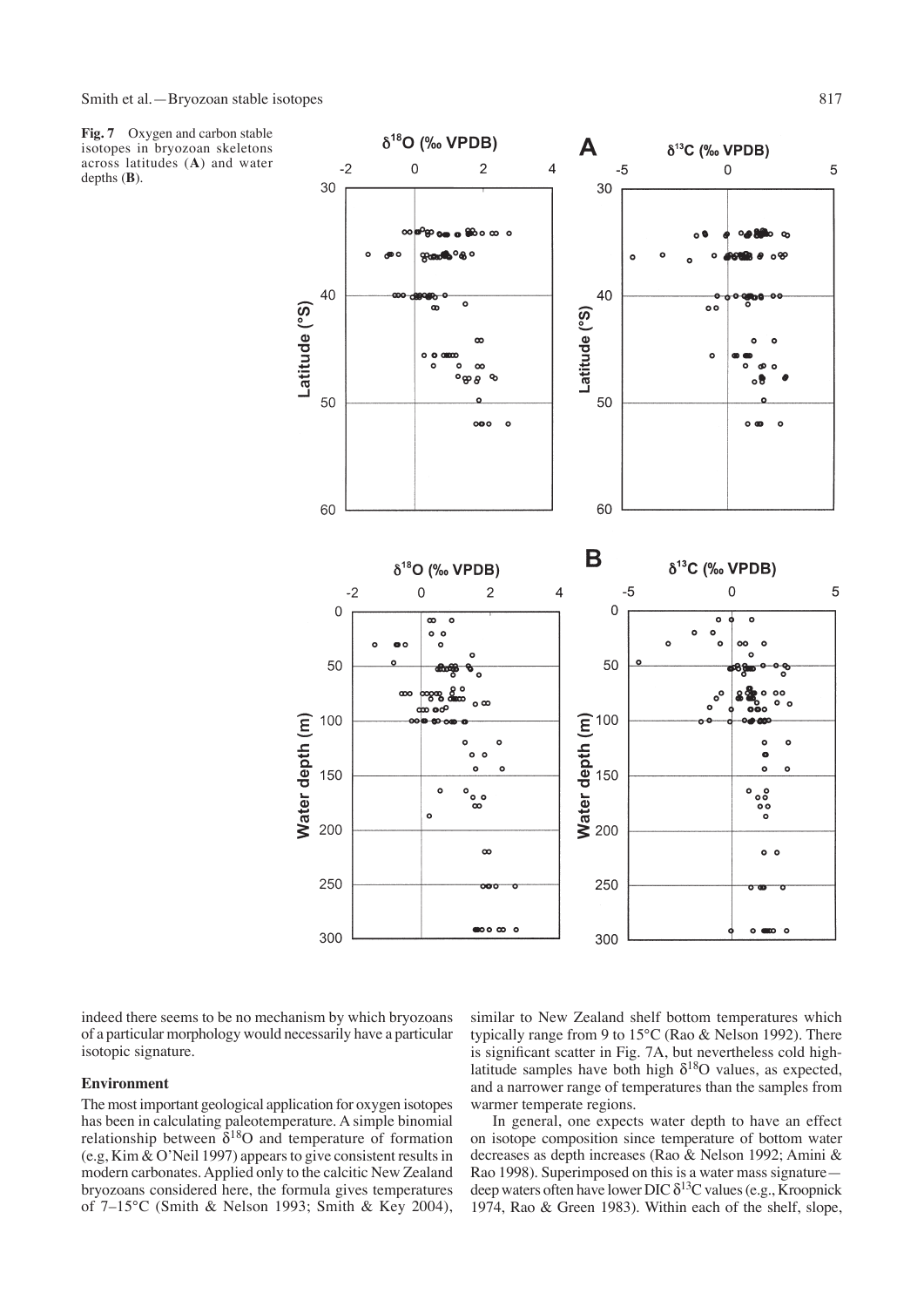

**Fig. 8** Variation in oxygen (**A**) and carbon (**B**) stable isotopes along a single branch of *Cinctipora elegans* from the Otago shelf.

and deep-sea settings, in general,  $\delta^{18}$ O and  $\delta^{13}$ C values in carbonate increase with depth (and decreasing temperature), but there are considerable differences among the settings, particularly as DIC  $\delta^{13}$ C values decrease with water depth.

The New Zealand bryozoans used in this study were collected no deeper than 300 m. Within the shelf setting, the trend in New Zealand bryozoans is for  $\delta^{18}O$  and  $\delta^{13}O$ values to increase with depth (Fig. 7B), consistent with observations from elsewhere (e.g., Rao & Nelson 1992). There is a significant  $(P < 0.001)$  positive linear correlation between water depth and  $\delta^{18}O (R^2 = 0.414)$ , and a significant  $(P < 0.001)$  but weak  $(R^2 = 0.141)$  positive linear correlation between water depth and  $\delta^{13}$ C.

#### **Within-colony variation**

Oxygen isotope values along a single branch of *Cinctipora elegans* show little variation along the branch. In contrast, carbonate at the colony surface (exozone) shows higher carbon isotope values than the corresponding endozone (carbonate material closer to the centre of the branch), although it is not statistically significant ( $t$ -test,  $P > 0.05$ ). Exozone carbon isotope values are fairly consistent along the branch, whereas the endozone material became significantly  $(R^2 = 0.83, P = 0.03)$  higher with distance from the base in the colony sampled (Fig. 8).

We have no explanation for this hitherto unknown observation. There may be some mechanism whereby the source of carbon is different for endozone and exozone carbonate. Perhaps growth rate, and hence precipitation rate, is different. Or maybe metabolic factors influence the endozone but not the more distal exozone. This should be a fruitful area for further investigation.



**Fig. 9** Comparison of oxygen and carbon stable isotopes derived from similar skeletal material of *Cinctipora elegans* from the Otago shelf, measured at three different laboratories.

# **Cross-correlation of results**

Interpretation of stable isotope data can be problematic, and additionally confounded by inconsistencies of sample preparation, collection times, and measurements. We have here an opportunity to compare similar datasets analysed in three different laboratories with different protocols. Stable isotopes in the low-Mg calcite cyclostomate bryozoan *Cinctipora elegans* from the Otago shelf were analysed in two of the laboratories (Cambridge and Syracuse), and another four samples of the same species from the open shelf around New Zealand's South Island were analysed at Waikato.

The *C. elegans* data cover a small range of carbon isotope values compared to the total range in both this study and that of Crowley & Taylor (2000). Oxygen isotope values are more variable, especially in the Waikato data, no doubt due to the wider geographic spread and corresponding wider range in water temperatures. There are no significant differences between the Waikato and Syracuse samples in either their  $\delta^{18}O$ or  $\delta^{13}$ C values (*t*-tests, *P* > 0.05). The agreement between the Waikato and Syracuse data and Crowley & Taylor's (2000) Otago study is encouraging and indicates the reliable nature of the data (Fig. 9).

# **CONCLUSIONS**

Many bryozoans appear to precipitate carbonate (both calcite and aragonite) in isotopic equilibrium with ambient sea water. Exceptions may, however, occur, particularly in the case of *Celleporina grandis*, which harbours a symbiotic hydroid, and *Steginoporella neozelanica*. Any further isotopic study must ascertain the degree of vital fractionation before assuming bryozoan stable isotopes in a particular species to be reliable (paleo)environmental indicators.

Stable isotope values of New Zealand bryozoans fall, as expected, in a range typical of temperate carbonates, with  $δ<sup>18</sup>O$  from –1.4 to 2.8‰ VPDB, and  $δ<sup>13</sup>C$  from –4.5 to 2.8‰ VPDB. There is a distinctive temperate isotope signature with higher  $\delta^{18}O$  values relative to tropical carbonates,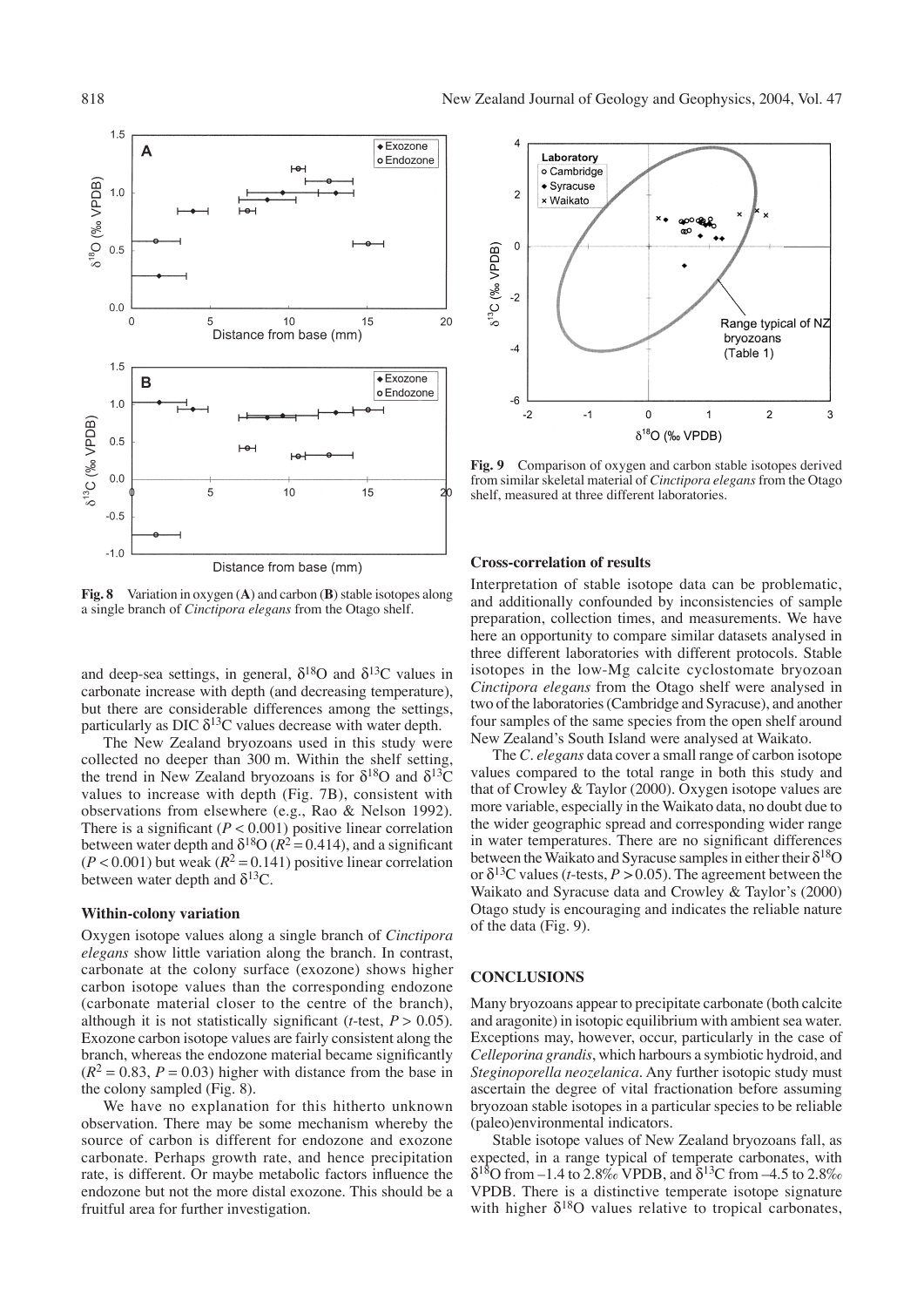#### Smith et al.—Bryozoan stable isotopes 819

which reflects the considerable differences between the two environments of deposition.

Both oxygen and carbon isotope values are naturally higher in aragonite than in calcite. In aragonite,  $\delta^{18}O$  is elevated by 1–2‰ PDB, and  $\delta^{13}$ C by c. 1‰ VPDB. The complex and variable mineralogies of bryozoans make simple isotopic corrections difficult.

Whereas phylogenetic position and colony growth form are not obviously linked to stable isotope signatures, environment of deposition can be. There is a strong trend in bryozoans from the New Zealand shelf to have higher isotope values with higher latitudes and deeper waters, both related to temperature.

While there is variability among bryozoan specimens and species, it is less within a single colony. Nevertheless, an intriguing trend in carbon isotope values along a branch of *Cinctipora elegans* suggests that, at least in this species, endozone and exozone carbonate may be recording seawater carbon isotopes differently, perhaps due to different calcification histories. Our results from three different laboratories on a single population from a single location are encouragingly consistent.

Bryozoan isotope studies have been used to infer age of colonies (Pätzold et al. 1987; Brey et al. 1999; Bader 2000), to describe modern climate variation (Smith & Key 2004), to determine paleotemperatures (Rao & Jayawardane 1994), and to describe past environments in deep-sea sediments (Machiyama et al. 2003). We suspect that geochemical application of bryozoans for helping characterise the environmental conditions accompanying modern and ancient sediment facies has been underutilised in favour of other taxa such as brachiopods. Given the importance of bryozoans as biotic contributors throughout much of the Phanerozoic record, their chemical utility is likely to increase in future studies.

# **ACKNOWLEDGMENTS**

We thank Steve Cooke (Waikato), Matthew Dustin Moore (Dickinson), and Christina Hartman (Syracuse) for stable isotope analysis, and the University of Waikato, University of Otago, and Dickinson College for their support of this work. Key's funding came from the Research and Development Committee of Dickinson College and the Whitaker Foundation. Smith and Nelson acknowledge support provided by the former New Zealand University Grants Committee.

#### **REFERENCES**

- Amini, Z. Z.; Rao, C. P. 1998: Depth and latitudinal characteristics of sedimentological and geochemical variables in temperate shelf carbonates, eastern Tasmania, Australia. *Carbonates and Evaporites 13*: 145–156.
- Anderson, T. F. 1990: Temperature from oxygen isotope ratios. *In*: Briggs, D. E. G.; Crowther, P. R. *ed*. Palaeobiology: a synthesis. Oxford, Blackwell. Pp. 403–406.
- Bader, B. 2000: Life cycle, growth rate, and carbonate production of *Cellaria sinuosa*. *In*: Herrera Cubilla, A.; Jackson, J. B. C. *ed*. Proceedings of the 11th International Bryozoology Association Conference, Smithsonian Tropical Research Institute, Balboa. Pp. 136–144.
- Boardman, R. S. 1998: Reflections on the morphology, anatomy, evolution, and classification of the Class Stenolaemata (Bryozoa). *Smithsonian Contributions to Paleobiology 86*. 59 p.
- Bone, Y.; James, N. P. 1993: Bryozoans as carbonate sediment producers on the cool-water Lacepede shelf, southern Australia. *Sedimentary Geology 86*: 247–271.
- Bone, Y.; James, N. P. 1996: Stable isotopes: do all cool-water bryozoans equally reflect the same parameters? *Geological Society of Australia Abstracts 41*: 48.
- Bone, Y.; James, N. P. 1997: Bryozoan stable isotope survey from the cool-water Lacepede Shelf, Southern Australia. *In*: James, N. P.; Clarke, J. A. D. *ed*. Cool-water carbonates. *SEPM Special Publication 56*: 93–106.
- Brey, T.; Gerdes, D.; Gutt, J.; MacKensen, A.; Starmans, A. 1999: Growth and age of the Antarctic bryozoan *Cellaria incula* on the Weddell Sea Shelf. *Antarctic Science 11*: 408–414.
- Corfield, R. M. 1995: An introduction to the techniques, limitations and landmarks of carbonate oxygen isotope palaeothermometry. *In*: Bosence, D. W. J.; Allison, P. A. *ed*. Marine palaeoenvironmental analysis from fossils. *Geological Society Special Publication 83*: 27–43.
- Crowley, S. F.; Taylor, P. D. 2000: Stable isotope composition of modern bryozoan skeletal carbonate from the Otago Shelf, New Zealand*. New Zealand Journal of Marine and Freshwater Research 34*: 331–351.
- Forester, R. M.; Sandberg, P. A.; Anderson, T. F. 1973: Isotopic variability of cheilostome bryozoan skeletons. *In*: Larwood, G. P. *ed*. Living and fossil Bryozoa: recent advances in research. Academic Press. Pp. 79–94.
- Goodwin, D. H.; Flessa, K. W.; Schöne, B. R.; Dettman, D. L. 2001: Cross-calibration of daily growth increments, stable isotope variation, and temperature in the Gulf of California bivalve mollusk *Chione cortezi*: implications for paleoenvironmental analysis. *Palaios 16*: 387–398.
- Hageman, S. J. 1998: Bryozoan colonial growth-forms as paleoenvironmental indicators: evaluation of methodology. *Palaios 12*: 405–419.
- James, N. P. 1997: The cool-water carbonate depositional realm. *In*: James, N. P.; Clarke, J. A. D. *ed*. Cool-water carbonates. *SEPM Special Publication 56*: 1–20.
- James, N. P.; Bone, Y. 1989: Petrogenesis of Cenozoic, temperate water calcarenites, south Australia: a model for meteoric/ shallow burial diagenesis of shallow water calcite sediments. *Journal of Sedimentary Petrology 59*: 191–203.
- James, N. P.; Bone, Y. 1991: Origin of a cool-water Oligo-Miocene deep-shelf limestone, Eucla Platform, southern Australia. *Sedimentology 60*: 323–341.
- James, N. P.; Bone, Y. 1994: Paleoecology of cool-water, subtidal cycles in Mid-Cenozoic limestones, Eucla platform, southern Australia. *Palaios 9*: 457–477.
- Kim, S-T.; O'Neil, J. R. 1997: Equilibrium and nonequilibrium oxygen isotope effects in synthetic carbonates. *Geochimica et Cosmochimica Acta 61*: 3461–3475.
- Kroopnick, P. 1974: Correlations between  ${}^{13}$ C and total CO<sub>2</sub> in surface waters and atmospheric CO<sub>2</sub>. *Earth and Planetary Science Letters 22*: 397–403.
- Machiyama, H.; Yamada, T.; Kaneko, N.; Iryu, Y.; Odawara, K.; Asami, R.; Matsuda, H.; Mawatari, S. F.; Bone, Y.; James, N. P. 2003: Carbon and oxygen isotopes of cool-water bryozoans from the Great Australian Bight, and their paleoenvironmental significance. *In*: Hine, A. C.; Feary, D. C.; Malone, M. J. *ed*. *Proceedings of the Ocean Drilling Programme, Scientific Results 182* [online]. <http://wwwodp.tamu.edu/publications/182\_SR/007/007.htm>
- Nelson, C. S. 1978: Temperate shelf carbonate sediments in the Cenozoic of New Zealand. *Sedimentology 25*: 737–771.
- Nelson, C. S.; Smith, A. M. 1996: Stable oxygen and carbon isotope compositional fields for skeletal and diagenetic components in New Zealand Cenozoic nontropical carbonate sediments and limestones: a synthesis and review. *New Zealand Journal of Geology and Geophysics 39*: 93–107.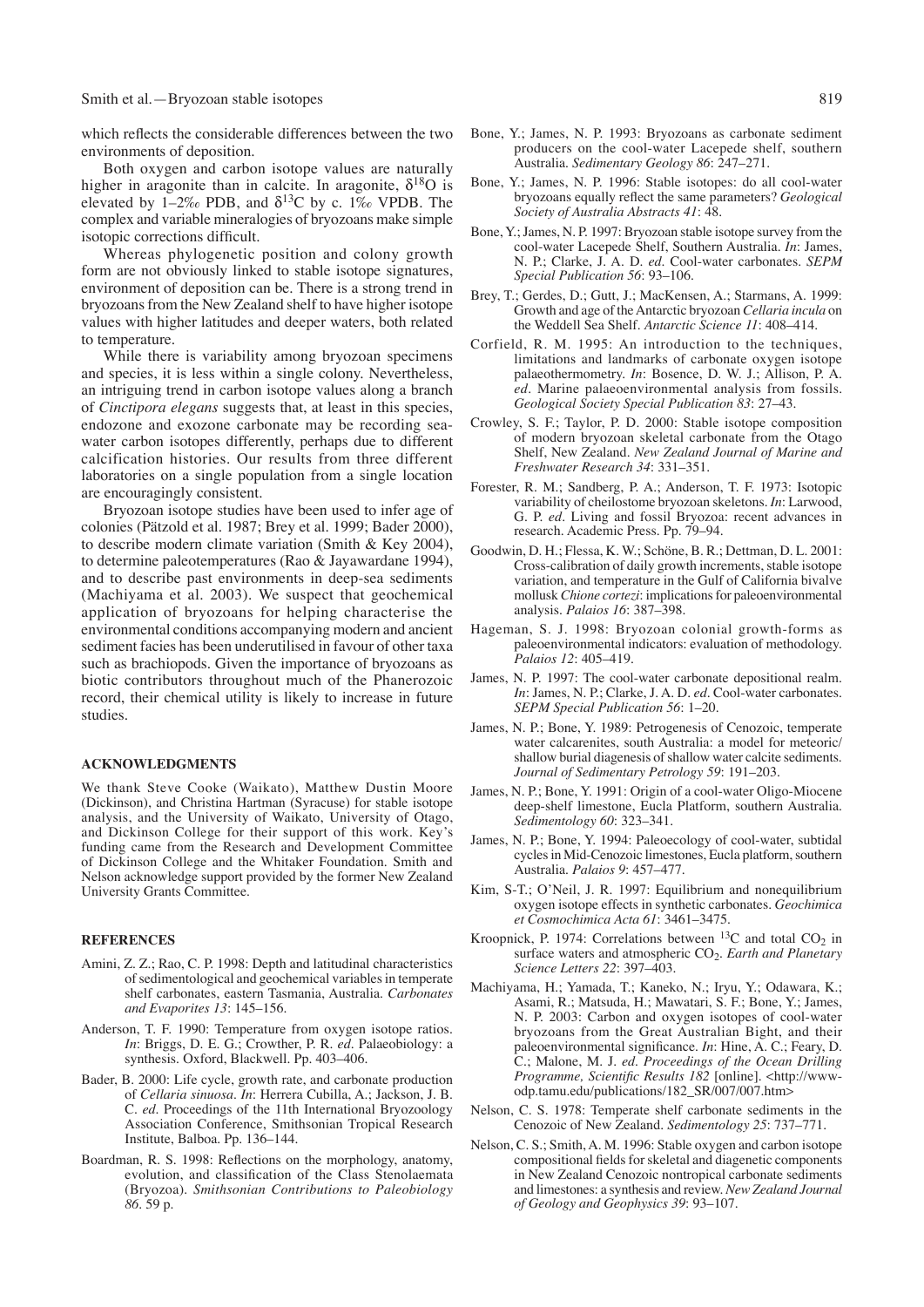- 820 New Zealand Journal of Geology and Geophysics, 2004, Vol. 47
- Nelson, C. S.; Keane, S. L.; Head, P. S. 1988a: Non-tropical carbonate deposits on the modern New Zealand shelf. *Sedimentary Geology 60*: 71–94.
- Nelson, C. S.; Hyden, F. M.; Keane, S. L.; Leask, W. L.; Gordon, D. P. 1988b: Application of bryozoan zoarial growth-form studies in facies analysis of non-tropical carbonate deposits in New Zealand. *Sedimentary Geology 60*: 301–322.
- Nelson, W. A.; Gordon, D. P. 1997: Assessing New Zealand's marine biological diversity—a challenge for policy makers and systematists. *New Zealand Science Review 54*: 58–66.
- Pätzold, J.; Ristedt, H.; Wefer, G. 1987: Rate of growth and longevity of a large colony of *Pentapora foliacea* (Bryozoa) recorded in their oxygen isotope profiles. *Marine Biology 96*: 535–538.
- Rahimpour-Bonab, H.; Bone, Y.; Moussavi-Harami, R. 1997a: Stable isotope aspects of modern molluscs, brachiopods, and marine cements from cool-water carbonates, Lacepede Shelf, South Australia. *Geochemica et Cosmochemica Acta 61*: 207–218.
- Rahimpour-Bonab, H.; Bone, Y.; Moussavi-Harami, R.; Turnbull, K. 1997b: Geochemical comparison of modern cool-water calcareous biota, Lacepede Shelf, South Australia, with their tropical counterparts. *In*: James, N. P.; Clarke, J. A. D. *ed*. Cool-water carbonates. *SEPM Special Publication 56*: 77–91.
- Rao, C. P. 1996: Oxygen and carbon isotope composition of skeletons from temperate shelf carbonates, eastern Tasmania, Australia. *Carbonates and Evaporites 11*: 169–181.
- Rao, C. P.; Green, D. C. 1983: Oxygen- and carbon-isotope composition of cold shallow-marine carbonates of Tasmania, Australia. *Marine Geology 53*: 117–129.
- Rao, C. P.; Jayawardane, M. P. J. 1994: Major minerals, elemental and isotopic composition in modern temperate shelf carbonates, Eastern Tasmania, Australia: implications for the occurrence of extensive ancient non-tropical carbonates. *Palaeogeography, Palaeoclimatology, Palaeoecology 197*: 49–63.
- Rao, C. P.; Nelson, C. S. 1992: Oxygen and carbon isotope fields for temperate shelf carbonates from Tasmania and New Zealand. *Marine Geology 103*: 273–286.
- Romanek, C. S.; Grossman, E. T.; Morse, J. W. 1992: Carbon isotope fractionation in synthetic aragonite and calcite: effects of temperature and precipitation rate. *Geochimica et Cosmochimica Acta 56*: 419–430.
- Shackleton, N. J. 1965: The high-precision isotopic analysis of oxygen and carbon in CO2. *Journal of Scientific Instruments 42*: 689–692.
- Smith, A. M. 1992: Aspects of the sedimentology of New Zealand bryozoans and mixed carbonate-clastic deposits: a contribution to the temperate shelf carbonate model. Unpublished DPhil thesis, Earth Sciences, University of Waikato, Hamilton, New Zealand. 459 p.
- Smith, A. M. 1995: Palaeoenvironmental interpretation using bryozoans: a review. *In*: Bosence, D. W. J.; Allison, P. A. *ed*. Marine palaeoenvironmental analysis from fossils. *Geological Society Special Publication 83*: 231–243.
- Smith, A. M.; Key, M. M. Jr 2004: A detailed stable isotope record in a single bryozoan skeleton: controls, variation, and a record of climate change. *Quaternary Research 61(2)*: 123–133.
- Smith, A. M.; Nelson, C. S. 1993: Mineralogical, carbonate geochemical, and diagenetic data for modern New Zealand bryozoans. *Department of Earth Sciences, University of Waikato, Occasional Report 17*. 71 p.
- Smith, A. M.; Nelson, C. S.; Spencer, H. G. 1998: Skeletal mineralogy of New Zealand bryozoans. *Marine Geology 151*: 27–46.
- Smith, A. M.; Stewart, B.; Key, M. M. Jr; Jamet, C. M. 2001: Growth and carbonate production by *Adeonellopsis* (Bryozoa: Cheilostomata) in Doubtful Sound, New Zealand. *Palaeogeography, Palaeoclimatology, Palaeoecology 175*: 201–210.
- Tarutani, T.; Clayton, R. N.; Mayeda, T. 1969: The effects of polymorphism and magnesium substitution on oxygen isotope fractionation between calcium carbonate and water. *Geochimica et Cosmochimica Acta 33*: 987–996.
- Taviani, M.; Reid, D. E.; Anderson, J. B. 1993: Skeletal and isotopic composition and paleoclimatic significance of late Pleistocene carbonates, Ross Sea, Antarctica. *Journal of Sedimentary Petrology 63*: 84–90.
- Weber J. N.; Raup, D. M. 1966: Fractionation of the stable isotopes of carbon and oxygen in marine calcareous organisms—the Echinoidea. Part I. Variation of  $^{13}$ C and  $^{18}$ O content with individuals. *Geochimica et Cosmochimica Acta 30*: 681–703.
- Wurster, C. M.; Patterson, W. P.; Cheatham, M. M. 1999: Advances in micromilling techniques: a new apparatus for acquiring high-resolution oxygen and carbon stable isotope values and major/minor elemental ratios from accretionary carbonate. *Computers & Geosciences 25*: 1159–1166.